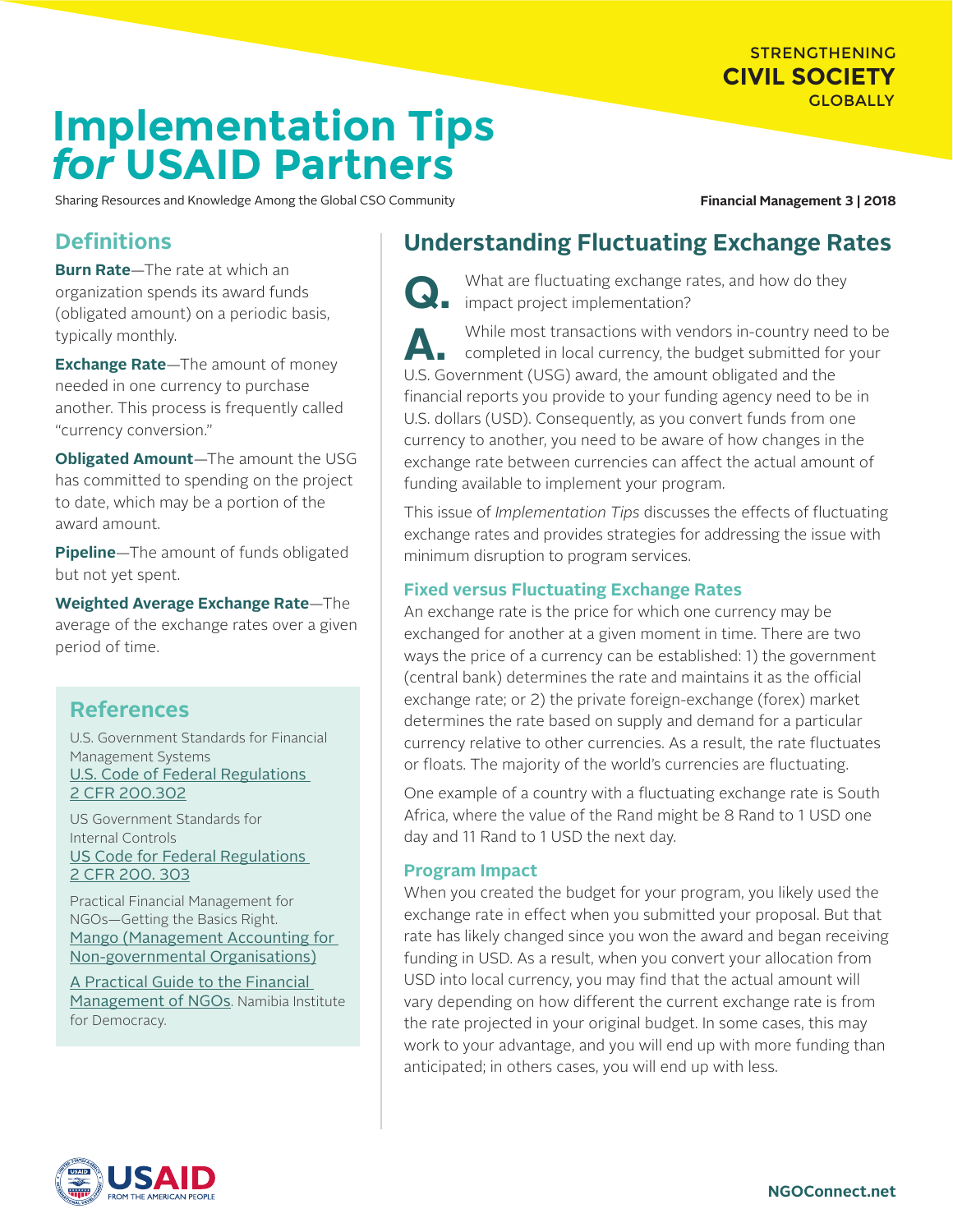#### **Managing the Effects of Fluctuating Exchange Rates**

Sound financial management practices are the best way to anticipate the impact of fluctuating exchange rates and mitigate any negative effects on your program. Ideally, an organization will have a multi-currency accounting system that can automatically record transactions in local currency and generate reports in local currency and equivalent USD.

For organizations that do not have a multi-currency system, there are two methods suggested to account for the exchange rate:

- "first in, first out;" and
- weighted average exchange rate.

#### **1. "First In, First Out" Method**

The "first in, first out" (FIFO) method uses the oldest exchange rate to account for expenses until funds received at that exchange rate have been fully expensed. For example, let's say your organization receives 1,000 USD on January 1, and the exchange rate at that time is 1 USD = 7 Rand. Then on January 15, you receive 2,000 USD at an exchange rate of 1 USD = 8 Rand, and on January 23, you receive 500 USD at an exchange rate of 1 USD = 5 Rand. During this period of time, you spend 17,300 Rand. Using the "first in, first out" method, this amount will be converted to USD as follows:

| <b>Date</b>  | <b>Amount</b><br><b>Received</b><br>in USD | <b>Exchange</b><br>Rate | Amount<br><b>Received</b><br>in Rand | <b>Expenses in USD</b> |
|--------------|--------------------------------------------|-------------------------|--------------------------------------|------------------------|
| January 1    | 1,000                                      |                         | 7.000                                | 7,000/7=1,000.00       |
| January 15   | 2,000                                      | 8                       | 10,300                               | 10,300/8=1,287.50      |
| January 23   | 500                                        | 5                       |                                      |                        |
| <b>TOTAL</b> | 3,500                                      |                         | 17,300                               | 2,287.50               |

In this example, if you spent 17,300 Rand, it would equal 2,287.50 USD, and your balance of funds in USD would be \$1,212.50 (\$3500 – \$2,287.50)

#### **2. Weighted Average Exchange Rate Method**

 In locations where the exchange rate fluctuates significantly during a month, using the weighted average is the preferred method to calculate a realistic exchange rate.

The weighted average exchange rate is the average of the exchange rates over a given period of time. It is calculated by multiplying each rate by the amount exchanged at that rate, adding the three subtotals together and dividing by the total USD amount exchanged. Using the same example, the table below shows the exchange rate at which costs can be converted back to USD for reporting on expenses.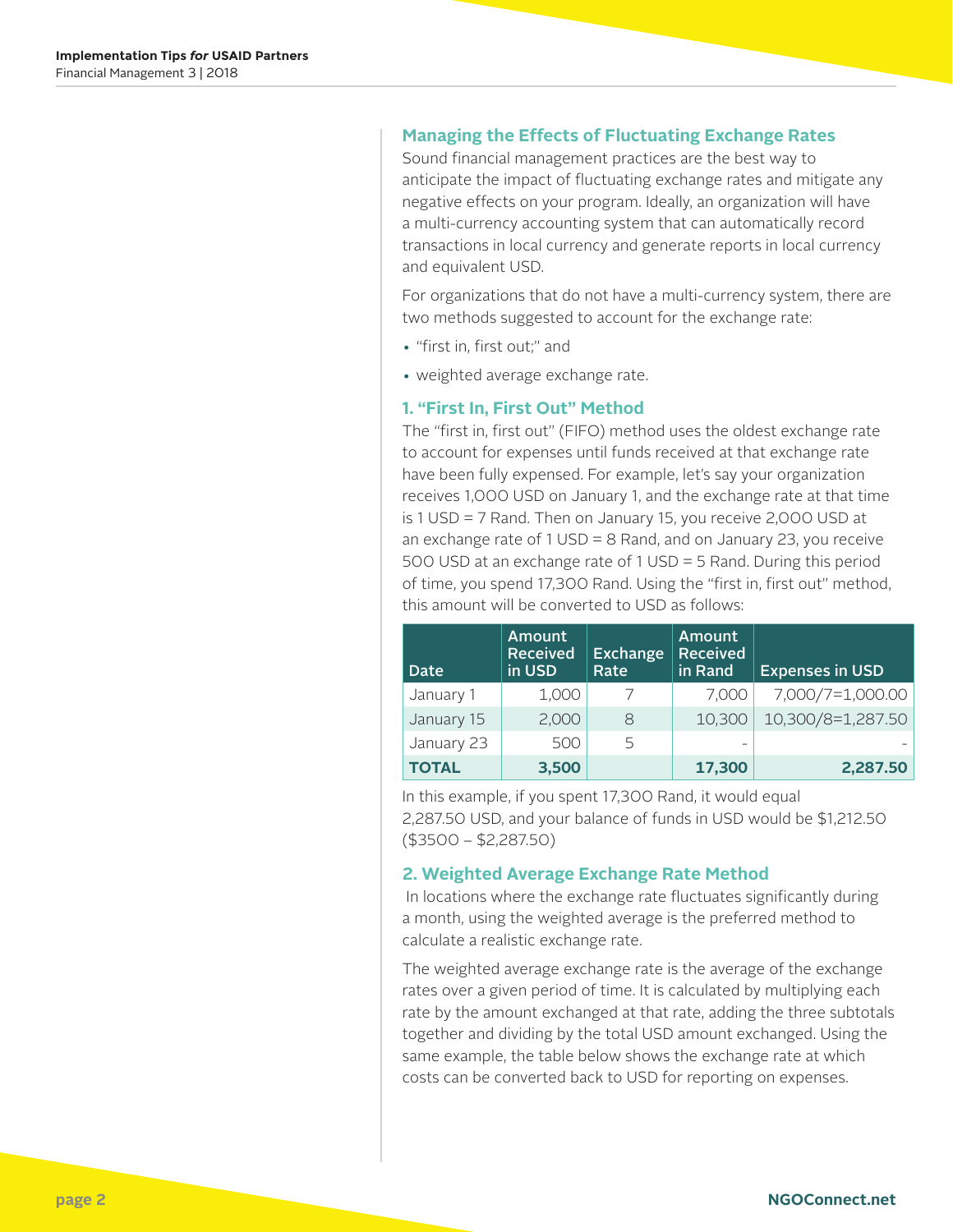| Date         | <b>Amount</b><br><b>Received</b><br>in USD | Exchange<br>Rate | <b>Amount</b><br><b>Received</b><br>in Rand | <b>Expenses in USD</b> |
|--------------|--------------------------------------------|------------------|---------------------------------------------|------------------------|
| January 1    | 1,000                                      |                  | 7,000                                       | 7,000                  |
| January 15   | 2,000                                      | 8                | 16,000                                      | 8,000                  |
| January 23   | 500                                        | 5                | 2,500                                       | 2,300                  |
| <b>TOTAL</b> | 3,500                                      |                  | 25,500                                      | 17,300                 |

In this example, the weighted average exchange rate would be 7.29 (25,500/3,500). If you spent 17,300 Rand, using the weighted average exchange rate method, it would be equal to 2,373.11 USD (17,300/7.29), and the balance of funds on hand would be \$1,126.89 (\$3500 – \$2,373.11).

With the weighted exchange rate, the program can accurately capture the costs incurred and what funds are remaining and minimize the exchange rate variance, which should be accounted for in your accounting system.

As you can see, the different methods result in slightly different answers. However, the goal is to limit the foreign exchange risk using a relatively simple conversion method.

As mentioned above, you may have used a different exchange rate in effect when you submitted your proposal. For this example, had the exchange rate been 10 Rand to 1 USD at the time, either illustrated method would provide a more accurate reflection of costs in USD than if you were to use your initially budgeted exchange rate.

## **Pipelines**

Calculating how much you are spending in both local currency and USD is crucial to manage your award effectively, but it is only the first step. Once you account for the fluctuating exchange rate, it is important to keep track of your spending by regularly updating your pipeline and burn rate so that you know how much funding remains for planned activities, and you can adjust these activities if necessary. (For information on how to calculate your pipeline and burn rate, see Implementation Tips on "Pipelines and Burn Rates.")

It is important for your financial team to be in touch with your program team regarding the project's pipeline and the amount of funding remaining for activities. Workplanning, in particular, should be done with careful consideration of updated pipelines.

#### **Reporting**

Quarterly and annual financial reports to the USG must be in USD. Local costs will be captured in the report according to the exchange rate method your organization selects.